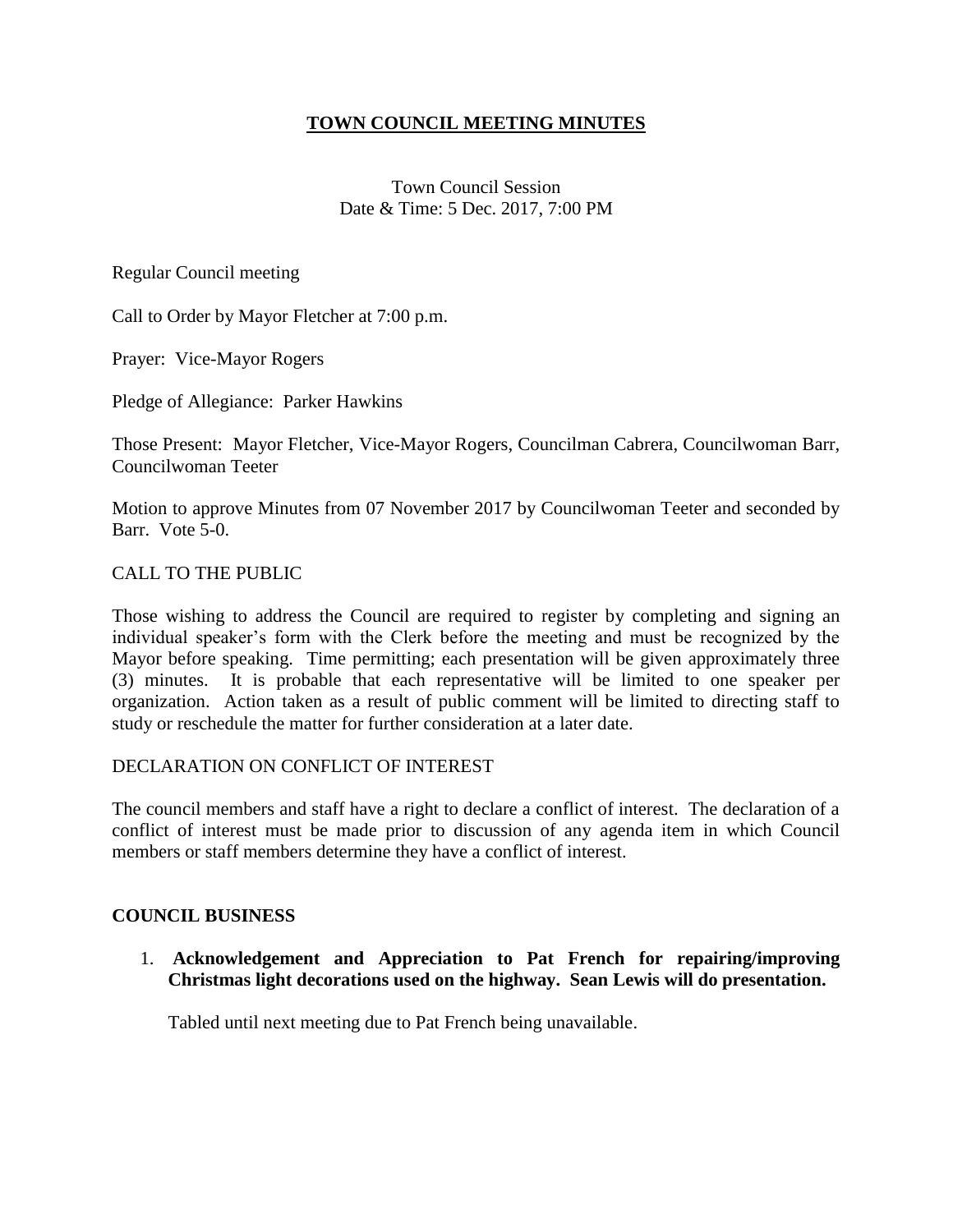## 2. **Discussion and possible to enter into an IGA re: Magistrate Court. Sean Lewis will address the council.**

Sean Lewis addressed the council re: consolidation of Magistrate courts. Arizona Supreme Court has issued a mandate re: court security. Due to a huge financial burden on the town this would be the best outcome. Comments were made by Mayor Fletcher and further discussion by Council.

Motion to enter into an IGA re: Magistrate Court made by Mayor Fletcher and seconded by Councilwoman Barr. Vote 5-0.

## 3. **Discussion and possible decision re: 1st Annual Pima Town Christmas Tree Lighting. Mayor Fletcher will address council.**

Mayor Fletcher addressed the council. December 18<sup>th</sup>, at Heritage Park, the town will host the 1<sup>st</sup> Annual Pima Town Christmas Tree Lighting. Councilwoman Teeter addressed Council re: entertainment and flyers. Additionally, elementary school will be making ornaments for the tree.

No decision needed.

## 4. **Discussion and possible decision re: Bump stock resolution. Sean Lewis will address the council.**

Sean Lewis explained what a bump stock was. Arizona House of Representatives asked that we join the ban on bump stocks. It will be up to Council to make a final decision. Questions were asked by Council of Chief Cauthen.

Motion to adopt Bump Stock Resolution made by Mayor Fletcher and seconded by Councilwoman Teeter. Vote 5-0.

## 5. **Update on Town Cleanup. Sean Lewis will address the council.**

Sean Lewis addressed council about recent burning of mobile homes, a house and piles of lumber to clean up the town.

Update on fire truck.

No decision needed.

## 6. **Discussion and possible decision to approve Vacation Time Buy Back. Sean Lewis will address the council.**

Tabled until next meeting.